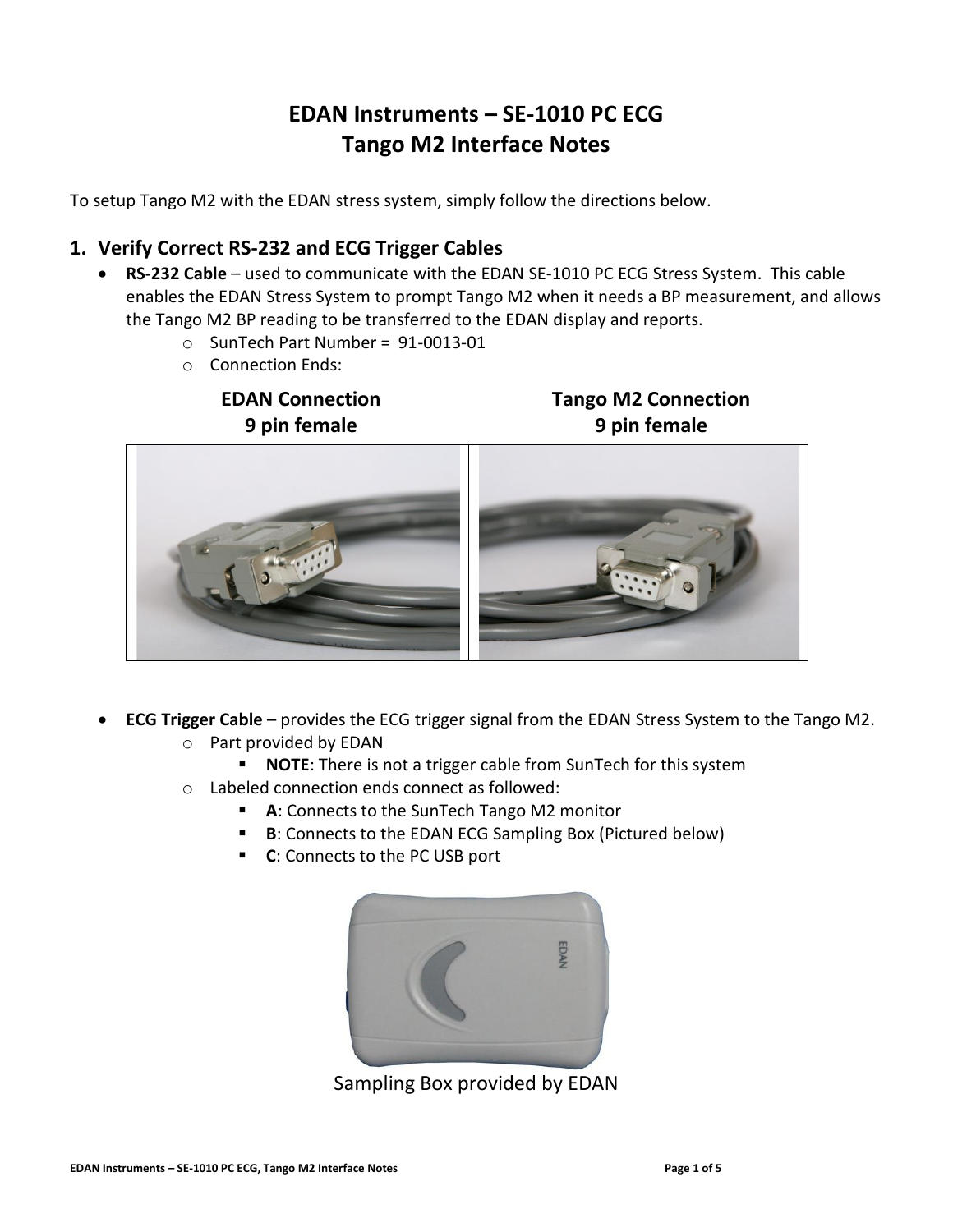

Exercise ECG cable provided by EDAN

**Tango M2 Monitor**

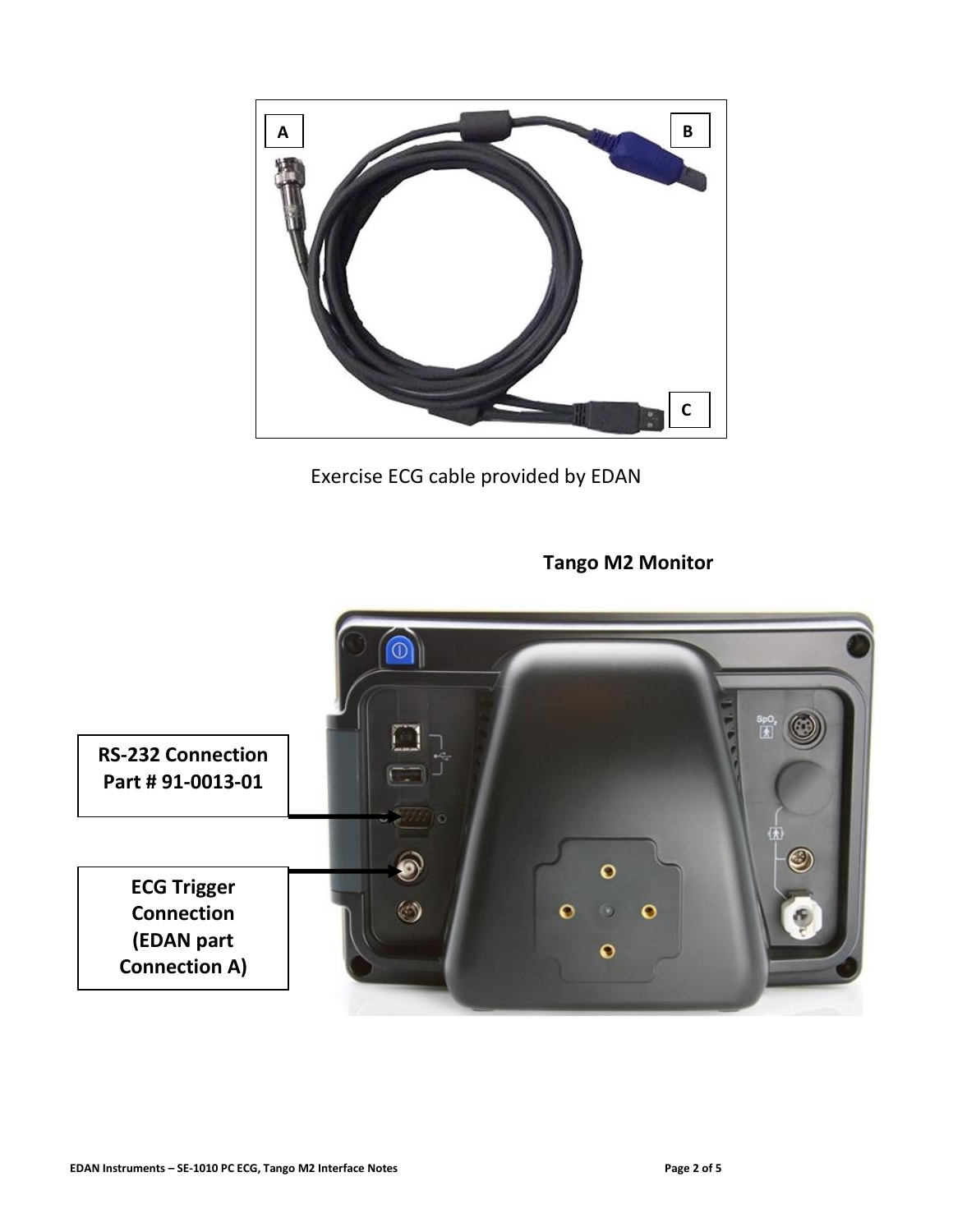# **2. Connect the RS-232 Cable**

- From: The RS-232 connection on the rear panel of the Tango M2.
- To: One of the COM ports on the back of the PC of the EDAN stress system

## **3. Connect the ECG Trigger Cable**

- From: The BNC External ECG connection (**A**) on the rear panel of the Tango M2.
- To: The ECG port converter (**B**) connects to the EDAN converter box and the USB port (**C**) connects to the USB port of the EDAN SE-1010 PC ECG stress system.

## **4. Tango M2 Monitor Setup**

- a. When the operating screen is displayed, press the **SELECT** button once. This will bring up the **MAIN MENU** screen.
- b. Using the UP or DOWN arrows, highlight **MONITOR SET UP** and press the **SELECT** button.
- c. Using the UP or DOWN arrows, highlight **STRESS SYSTEM** and press the **SELECT** button.
- d. Using the UP or DOWN arrows, scroll through the **Protocol** list until **SUNTECH** is highlighted and press the **SELECT** button to confirm the choice.
- e. Using the UP or DOWN arrows, scroll through the **ECG Trigger** list until **Digital Rising** is highlighted and press the **SELECT** button to confirm the choice.
- f. Using the UP or DOWN arrows, select **EXIT** twice to return to the operating screen.

# **5. EDAN System Setup**

➔ Please reference the EDAN User Manual pages 29-30 & 32-33 for pictorial diagrams of the information provided.

## For Resting ECG of wired system:

- a. Insert plug 1 (Resting ECG patient cable provided by EDAN) of the patient cable into socket 3 of DP12 ECG sampling box.
- b. Insert plug 8 (Resting ECG cable provided by EDAN) of the cable into socket 4 of DP12 ECG sampling box.
- c. Insert plug 9 (Resting ECG cable provided by EDAN) of the cable into the USB socket of the PC.
- d. Connect a printer to the PC.
- e. Insert the Sentinel into the USB socket of the PC.
- f. Make sure that the above parts are properly connected, and then connect the PC, and the printer to the power supply.

#### For Exercise ECG of wired system:

- a. Insert plug 2 (Exercise ECG patient cable provided by EDAN) of the patient cable into socket 3 of DP12 ECG sampling box.
- b. Insert plug **C** (Exercise ECG cable provided by EDAN) of the cable into socket 4 of DP12 ECG sampling box.
- c. Insert plug **A** (Exercise ECG cable provided by EDAN) of the cable into the USB socket of the PC.
- d. Connect plug **B** (Exercise ECG cable provided by EDAN) of the cable to the BP monitor.
- e. Connect a treadmill or an ergometer to the PC.
- f. Connect a printer to the PC.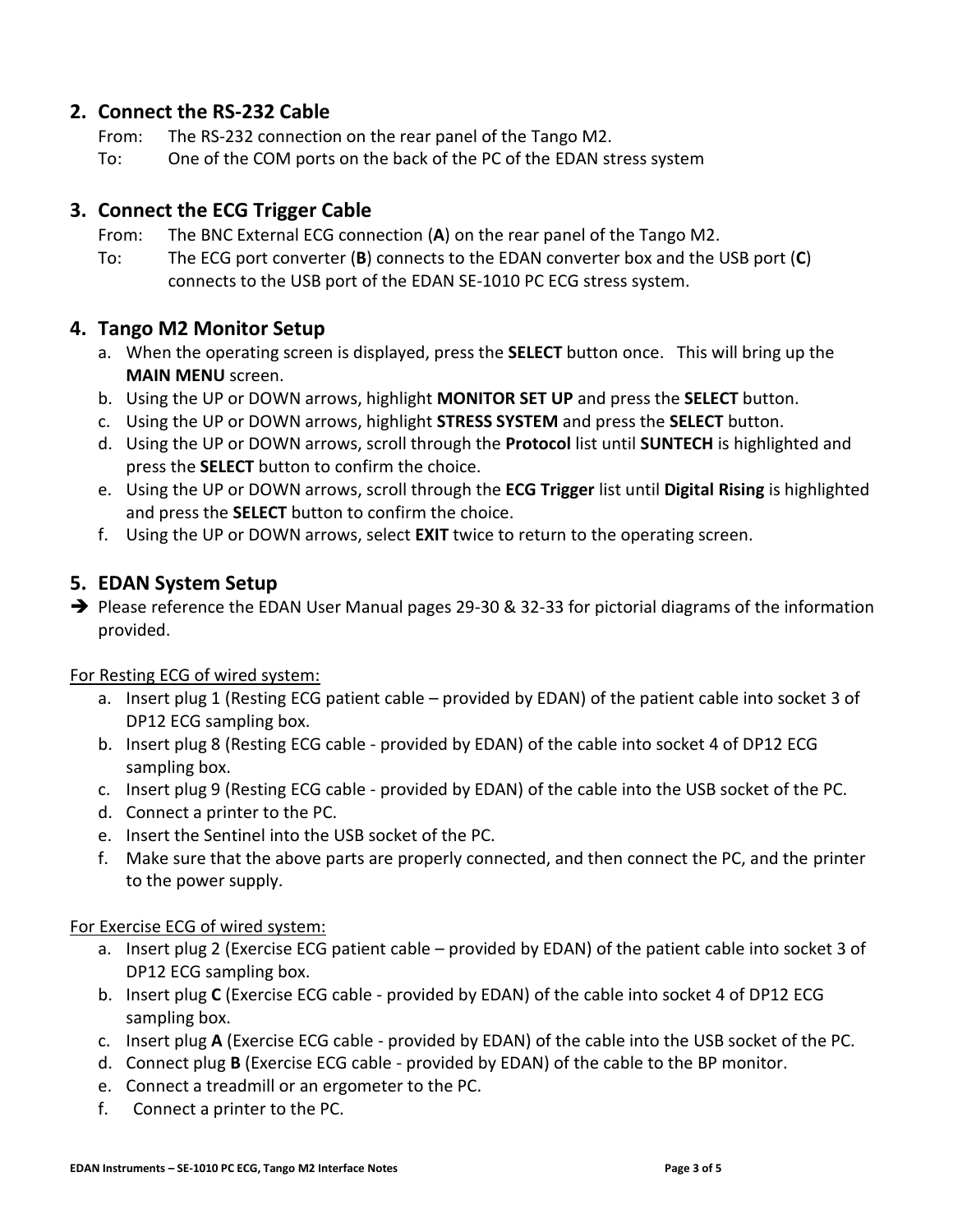- g. Insert the Sentinel into the USB socket of the PC.
- h. Make sure that the above parts are properly connected, and then connect the PC, treadmill/ergometer and printer to the power supply.

#### **FAQs for Tango M2**

- **Q. The Tango M2 displays a status message. What does it mean and what do I do?**
- **A.** See the Quick Set-Up guide (that is attached to your Tango M2) or the Troubleshooting section in your User's Guide for details on the Status Message and solution.
- **Q. The Tango M2 monitor returns results of 0/0 after blood pressure measurements. What do I need to do to get a BP reading?**
- **A.** There are certain noisy conditions where the Tango M2 cannot accurately measure BP. When the Tango M2 encounters these situations, it returns a reading of 0/0. Placement of the microphone attached to the cuff is critical for reliable operation of the Tango M2. Follow the instructions in the **Cuff Tutorial** (located on the SunTech Medical website under Products → Tango M2) for correct microphone placement. Follow steps 1 and 2 in Conducting the Stress Test in the User's Guide to provide the best conditions to obtain a measurement.
- **Q. Can I use a heart rate or blood pressure simulator to test whether the Tango M2 is working correctly with my stress system?**
- **A.** You cannot use a heart rate or blood pressure simulator to test whether the Tango M2 is working with your stress system. The Tango M2 monitor requires that the ECG signal and the Korotkoff sounds, collected by the microphone in the cuff, originate from the same source, meaning the patient.

## **Q. I cannot clearly see the Tango M2 display. How do I fix this?**

- **A.** If you cannot clearly read Tango M2, you can adjust the contrast of the display by following these steps:
	- 1. When the operating screen is displayed, press the **SELECT** button 2 times. This will bring up the **MAIN MENU** screen.
	- 2. Using the UP or DOWN arrows, highlight **MONITOR SET UP** and press the **SELECT** button.
	- 3. Using the UP or DOWN arrows, highlight **CONTRAST** and press the **SELECT** button.
	- 4. Using the UP or DOWN arrows, modify the contrast of the screen. When you are finished, and press the **SELECT** button to confirm the choice.
	- 5. Using the UP or DOWN arrows, select **EXIT** twice to return to the operating screen.

#### **Q. How can I get MAP on my Tango M2?**

**A.** Register your Tango M2 Monitor online or through mail to receive MAP as a function on your Tango M2 monitor. Please note that due to FDA Regulations MAP is not available to the United States market.

On the web go to SunTechMed.com  $\rightarrow$ Support  $\rightarrow$  Sales Support  $\rightarrow$  Product Registration